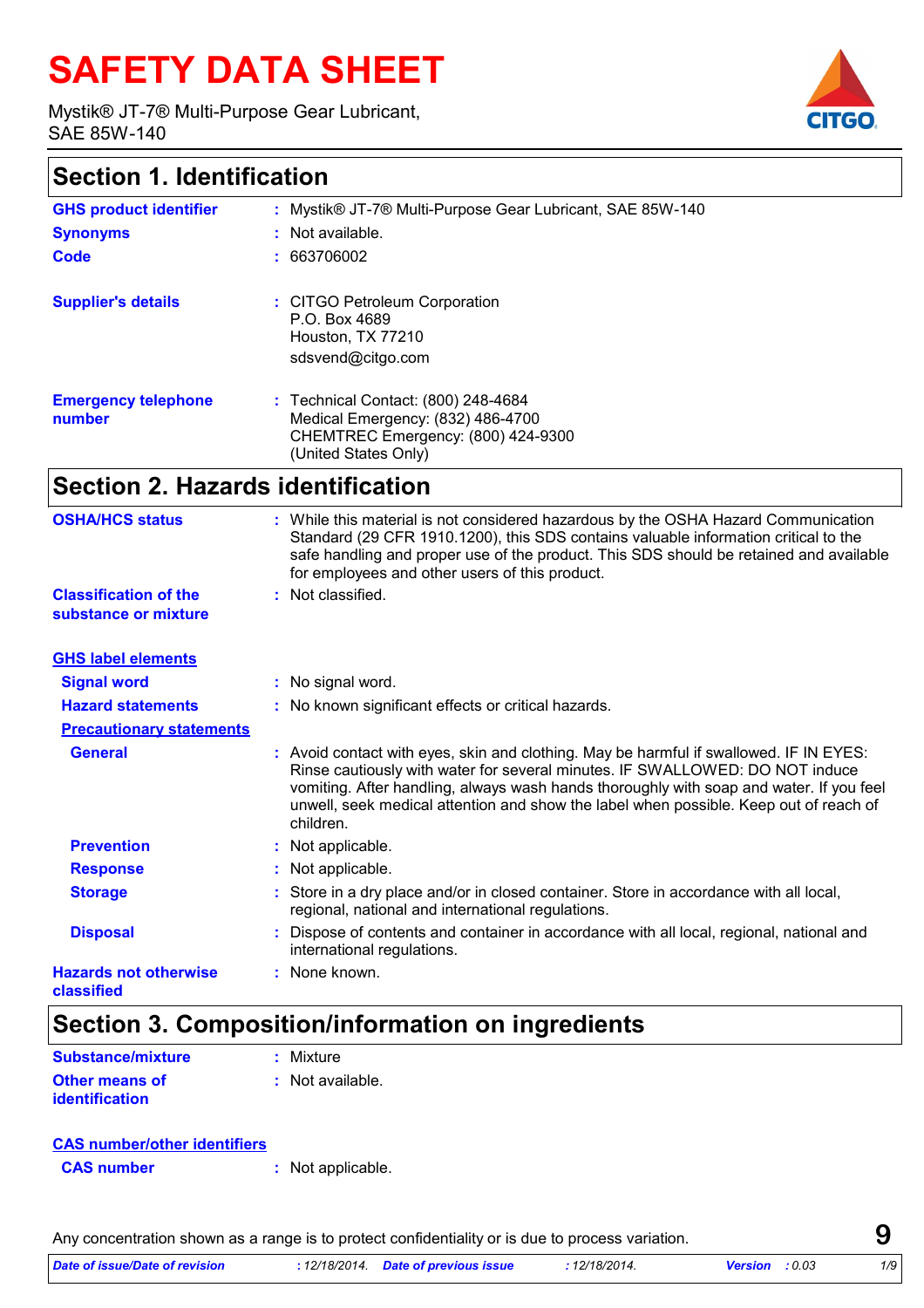*Mystik® JT-7® Multi-Purpose Gear Lubricant, SAE 85W-140*

### **Section 3. Composition/information on ingredients**

**There are no ingredients present which, within the current knowledge of the supplier and in the concentrations applicable, are classified as hazardous to health or the environment and hence require reporting in this section.**

**Occupational exposure limits, if available, are listed in Section 8.**

### **Section 4. First aid measures**

|                     | <b>Description of necessary first aid measures</b>                                                                                                                                                                                     |
|---------------------|----------------------------------------------------------------------------------------------------------------------------------------------------------------------------------------------------------------------------------------|
| <b>Eye contact</b>  | : Immediately flush eyes with plenty of water, occasionally lifting the upper and lower<br>eyelids. Check for and remove any contact lenses. Get medical attention if irritation<br>occurs.                                            |
| <b>Inhalation</b>   | : Remove victim to fresh air and keep at rest in a position comfortable for breathing. Get<br>medical attention if symptoms occur.                                                                                                     |
| <b>Skin contact</b> | : Flush contaminated skin with plenty of water. Remove contaminated clothing and<br>shoes. Get medical attention if symptoms occur.                                                                                                    |
| <b>Ingestion</b>    | : Wash out mouth with water. Remove victim to fresh air and keep at rest in a position<br>comfortable for breathing. Do not induce vomiting unless directed to do so by medical<br>personnel. Get medical attention if symptoms occur. |

#### **Most important symptoms/effects, acute**

#### **Potential acute health effects**

| <b>Eye contact</b>           | : No known significant effects or critical hazards. |  |
|------------------------------|-----------------------------------------------------|--|
| <b>Inhalation</b>            | : No known significant effects or critical hazards. |  |
| <b>Skin contact</b>          | : No known significant effects or critical hazards. |  |
| <b>Ingestion</b>             | : No known significant effects or critical hazards. |  |
| Over-exposure signs/symptoms |                                                     |  |
| Eye contact                  | : No specific data.                                 |  |
| <b>Inhalation</b>            | : No specific data.                                 |  |
| <b>Skin contact</b>          | : No specific data.                                 |  |
| <b>Ingestion</b>             | : No specific data.                                 |  |

|                                   | Indication of immediate medical attention and special treatment needed, if necessary                                           |  |
|-----------------------------------|--------------------------------------------------------------------------------------------------------------------------------|--|
| <b>Notes to physician</b>         | : Treat symptomatically. Contact poison treatment specialist immediately if large<br>quantities have been ingested or inhaled. |  |
| <b>Specific treatments</b>        | : Treat symptomatically and supportively.                                                                                      |  |
| <b>Protection of first-aiders</b> | : No action shall be taken involving any personal risk or without suitable training.                                           |  |

**See toxicological information (Section 11)**

### **Section 5. Fire-fighting measures**

| <b>Specific hazards arising</b><br>from the chemical | : In a fire or if heated, a pressure increase will occur and the container may burst.                                                  |
|------------------------------------------------------|----------------------------------------------------------------------------------------------------------------------------------------|
| <b>Extinguishing media</b>                           |                                                                                                                                        |
| <b>Suitable extinguishing</b><br>media               | : Use an extinguishing agent suitable for the surrounding fire.                                                                        |
| <b>Unsuitable extinguishing</b><br>media             | : None known.                                                                                                                          |
| <b>Hazardous thermal</b><br>decomposition products   | Decomposition products may include the following materials:<br>carbon dioxide<br>carbon monoxide<br>sulfur oxides<br>phosphorus oxides |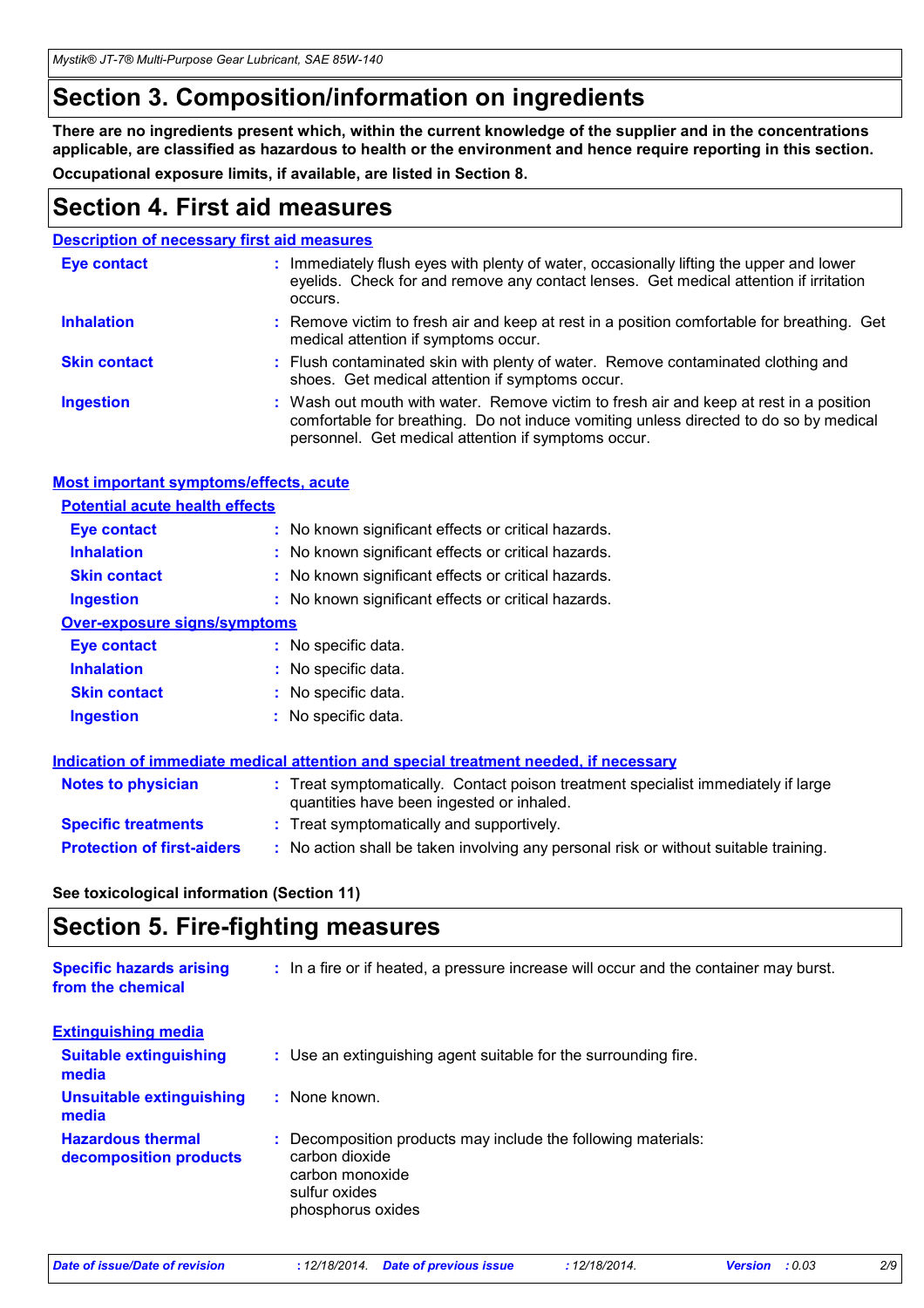### **Section 5. Fire-fighting measures**

| <b>Special protective actions</b><br>for fire-fighters   | : Promptly isolate the scene by removing all persons from the vicinity of the incident if<br>there is a fire. No action shall be taken involving any personal risk or without suitable<br>training. |
|----------------------------------------------------------|-----------------------------------------------------------------------------------------------------------------------------------------------------------------------------------------------------|
| <b>Special protective</b><br>equipment for fire-fighters | : Fire-fighters should wear appropriate protective equipment and self-contained breathing<br>apparatus (SCBA) with a full face-piece operated in positive pressure mode.                            |

### **Section 6. Accidental release measures**

| <b>Personal precautions, protective equipment and emergency procedures</b> |  |                                                                                                                                                                                                                                                                                                                                                                                                                                                                                                                                                                                            |  |
|----------------------------------------------------------------------------|--|--------------------------------------------------------------------------------------------------------------------------------------------------------------------------------------------------------------------------------------------------------------------------------------------------------------------------------------------------------------------------------------------------------------------------------------------------------------------------------------------------------------------------------------------------------------------------------------------|--|
| For non-emergency<br>personnel                                             |  | : No action shall be taken involving any personal risk or without suitable training.<br>Evacuate surrounding areas. Keep unnecessary and unprotected personnel from<br>entering. Do not touch or walk through spilled material. Put on appropriate personal<br>protective equipment.                                                                                                                                                                                                                                                                                                       |  |
| For emergency responders :                                                 |  | If specialised clothing is required to deal with the spillage, take note of any information<br>in Section 8 on suitable and unsuitable materials. See also the information in "For non-<br>emergency personnel".                                                                                                                                                                                                                                                                                                                                                                           |  |
| <b>Environmental precautions</b>                                           |  | : Avoid dispersal of spilled material and runoff and contact with soil, waterways, drains<br>and sewers. Inform the relevant authorities if the product has caused environmental<br>pollution (sewers, waterways, soil or air).                                                                                                                                                                                                                                                                                                                                                            |  |
| <b>Methods and materials for containment and cleaning up</b>               |  |                                                                                                                                                                                                                                                                                                                                                                                                                                                                                                                                                                                            |  |
| <b>Small spill</b>                                                         |  | : Stop leak if without risk. Move containers from spill area. Dilute with water and mop up<br>if water-soluble. Alternatively, or if water-insoluble, absorb with an inert dry material and<br>place in an appropriate waste disposal container. Dispose of via a licensed waste<br>disposal contractor.                                                                                                                                                                                                                                                                                   |  |
| <b>Large spill</b>                                                         |  | : Stop leak if without risk. Move containers from spill area. Prevent entry into sewers,<br>water courses, basements or confined areas. Wash spillages into an effluent treatment<br>plant or proceed as follows. Contain and collect spillage with non-combustible,<br>absorbent material e.g. sand, earth, vermiculite or diatomaceous earth and place in<br>container for disposal according to local regulations (see Section 13). Dispose of via a<br>licensed waste disposal contractor. Note: see Section 1 for emergency contact<br>information and Section 13 for waste disposal. |  |

### **Section 7. Handling and storage**

### **Precautions for safe handling**

| <b>Protective measures</b><br><b>Advice on general</b><br>occupational hygiene   | : Put on appropriate personal protective equipment (see Section 8).<br>: Eating, drinking and smoking should be prohibited in areas where this material is<br>handled, stored and processed. Workers should wash hands and face before eating,<br>drinking and smoking. Remove contaminated clothing and protective equipment before<br>entering eating areas. See also Section 8 for additional information on hygiene<br>measures.                                                                                                                                                                                                                                                                                                                                                                                                                        |
|----------------------------------------------------------------------------------|-------------------------------------------------------------------------------------------------------------------------------------------------------------------------------------------------------------------------------------------------------------------------------------------------------------------------------------------------------------------------------------------------------------------------------------------------------------------------------------------------------------------------------------------------------------------------------------------------------------------------------------------------------------------------------------------------------------------------------------------------------------------------------------------------------------------------------------------------------------|
| <b>Conditions for safe storage,</b><br>including any<br><b>incompatibilities</b> | Store in accordance with local regulations. Store in original container protected from<br>direct sunlight in a dry, cool and well-ventilated area, away from incompatible materials<br>(see Section 10) and food and drink. Keep container tightly closed and sealed until<br>ready for use. Containers that have been opened must be carefully resealed and kept<br>upright to prevent leakage. Do not store in unlabeled containers. Use appropriate<br>containment to avoid environmental contamination.<br>Bulk Storage Conditions: Maintain all storage tanks in accordance with applicable<br>regulations. Use necessary controls to monitor tank inventories. Inspect all storage<br>tanks on a periodic basis. Test tanks and associated piping for tightness. Maintain the<br>automatic leak detection devices to assure proper working condition. |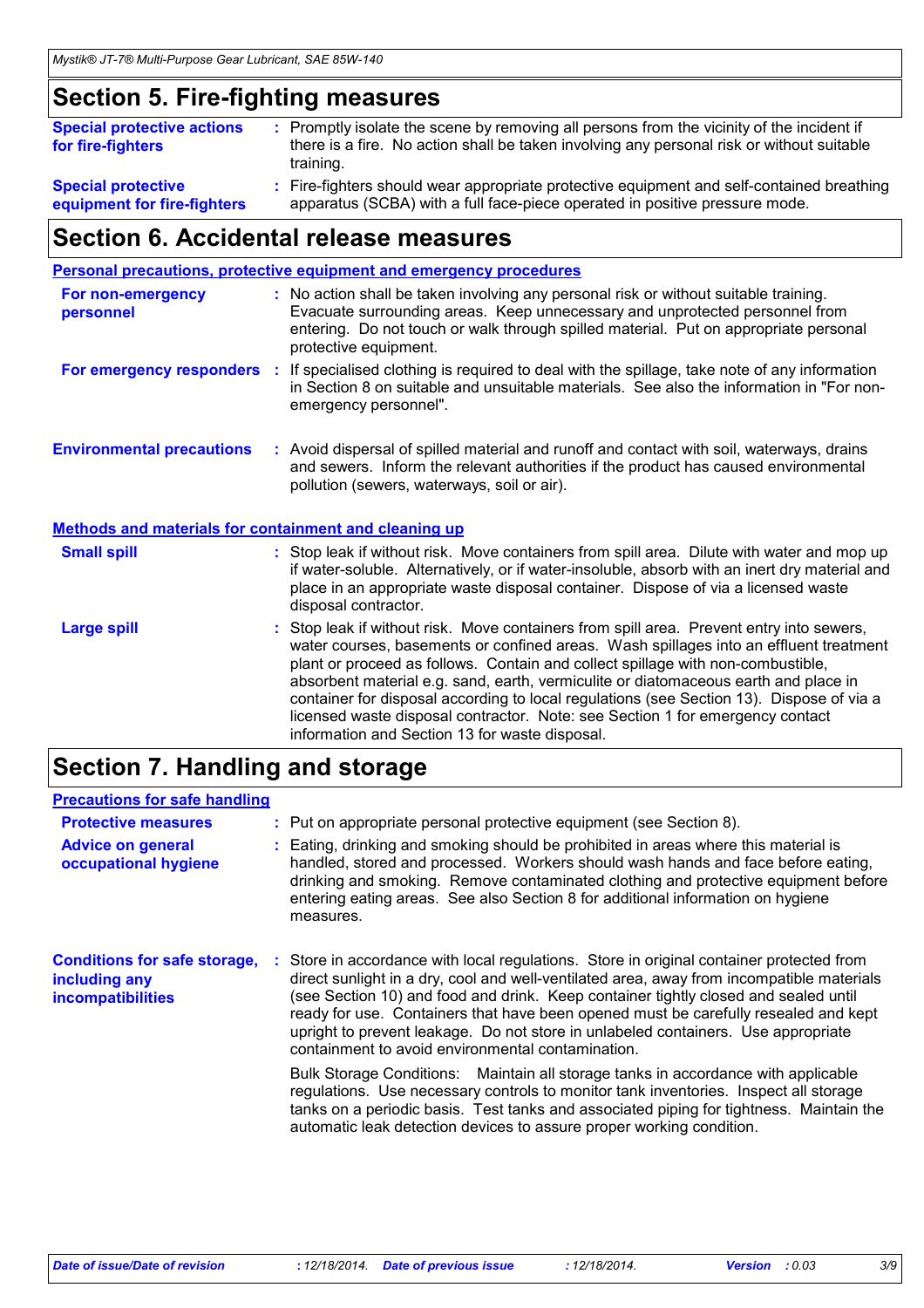### **Section 8. Exposure controls/personal protection**

#### **Control parameters**

#### **Occupational exposure limits**

None identified.

| <b>Appropriate engineering</b><br><b>controls</b> | Good general ventilation should be sufficient to control worker exposure to airborne<br>contaminants.                                                                                                                                                                                                                                                                                                                                                                                                                                   |
|---------------------------------------------------|-----------------------------------------------------------------------------------------------------------------------------------------------------------------------------------------------------------------------------------------------------------------------------------------------------------------------------------------------------------------------------------------------------------------------------------------------------------------------------------------------------------------------------------------|
| <b>Environmental exposure</b><br><b>controls</b>  | : Emissions from ventilation or work process equipment should be checked to ensure<br>they comply with the requirements of environmental protection legislation. In some<br>cases, vapor controls, filters or engineering modifications to the process equipment will<br>be necessary to reduce emissions to acceptable levels.                                                                                                                                                                                                         |
| <b>Individual protection measures</b>             |                                                                                                                                                                                                                                                                                                                                                                                                                                                                                                                                         |
| <b>Hygiene measures</b>                           | : Wash hands, forearms and face thoroughly after handling chemical products, before<br>eating, smoking and using the lavatory and at the end of the working period.<br>Appropriate techniques should be used to remove potentially contaminated clothing.<br>Wash contaminated clothing before reusing. Ensure that eyewash stations and safety<br>showers are close to the workstation location.                                                                                                                                       |
| <b>Eye/face protection</b>                        | : Safety glasses equipped with side shields are recommended as minimum protection in<br>industrial settings. If contact is possible, the following protection should be worn, unless<br>the assessment indicates a higher degree of protection: Splash goggles. Safety<br>eyewear complying with an approved standard should be used when a risk assessment<br>indicates this is necessary to avoid exposure to liquid splashes, mists, gases or dusts.<br>If inhalation hazards exist, a full-face respirator may be required instead. |
| <b>Skin protection</b>                            |                                                                                                                                                                                                                                                                                                                                                                                                                                                                                                                                         |
| <b>Hand protection</b>                            | : Chemical-resistant gloves complying with an approved standard should be worn at all<br>times when handling chemical products if a risk assessment indicates this is necessary.                                                                                                                                                                                                                                                                                                                                                        |
| <b>Body protection</b>                            | : Personal protective equipment for the body should be selected based on the task being<br>performed and the risks involved and should be approved by a specialist before<br>handling this product.                                                                                                                                                                                                                                                                                                                                     |
| <b>Other skin protection</b>                      | : Appropriate footwear and any additional skin protection measures should be selected<br>based on the task being performed and the risks involved and should be approved by a<br>specialist before handling this product.                                                                                                                                                                                                                                                                                                               |

Use a properly fitted, air-purifying or supplied-air respirator complying with an approved standard if a risk assessment indicates this is necessary. Respirator selection must be based on known or anticipated exposure levels, the hazards of the product and the safe working limits of the selected respirator. **Respiratory protection :**

### **Section 9. Physical and chemical properties**

| <b>Physical state</b>                           | $:$ Liquid.                                                       |
|-------------------------------------------------|-------------------------------------------------------------------|
| <b>Color</b>                                    | : Dark amber.                                                     |
| <b>Odor</b>                                     | : Mild petroleum odor                                             |
| рH                                              | : Not available.                                                  |
| <b>Boiling point</b>                            | : Not available.                                                  |
| <b>Flash point</b>                              | : Open cup: $226^{\circ}$ C (438.8°F) [Cleveland.]                |
| <b>Evaporation rate</b>                         | $:$ <1 (n-butyl acetate. = 1)                                     |
| Lower and upper explosive<br>(flammable) limits | : Lower: $1\%$<br>Upper: 7%                                       |
| <b>Vapor pressure</b>                           | $:$ <0.0013 kPa (<0.01 mm Hg) [room temperature]                  |
| <b>Vapor density</b>                            | : $>1$ [Air = 1]                                                  |
| <b>Relative density</b>                         | : 0.09                                                            |
| <b>Density Ibs/gal</b>                          | $:$ Estimated 0.75 lbs/gal                                        |
| <b>Gravity, <sup>o</sup>API</b>                 | : Estimated 1441 @ 60 F                                           |
| <b>Solubility</b>                               | : Insoluble in the following materials: cold water and hot water. |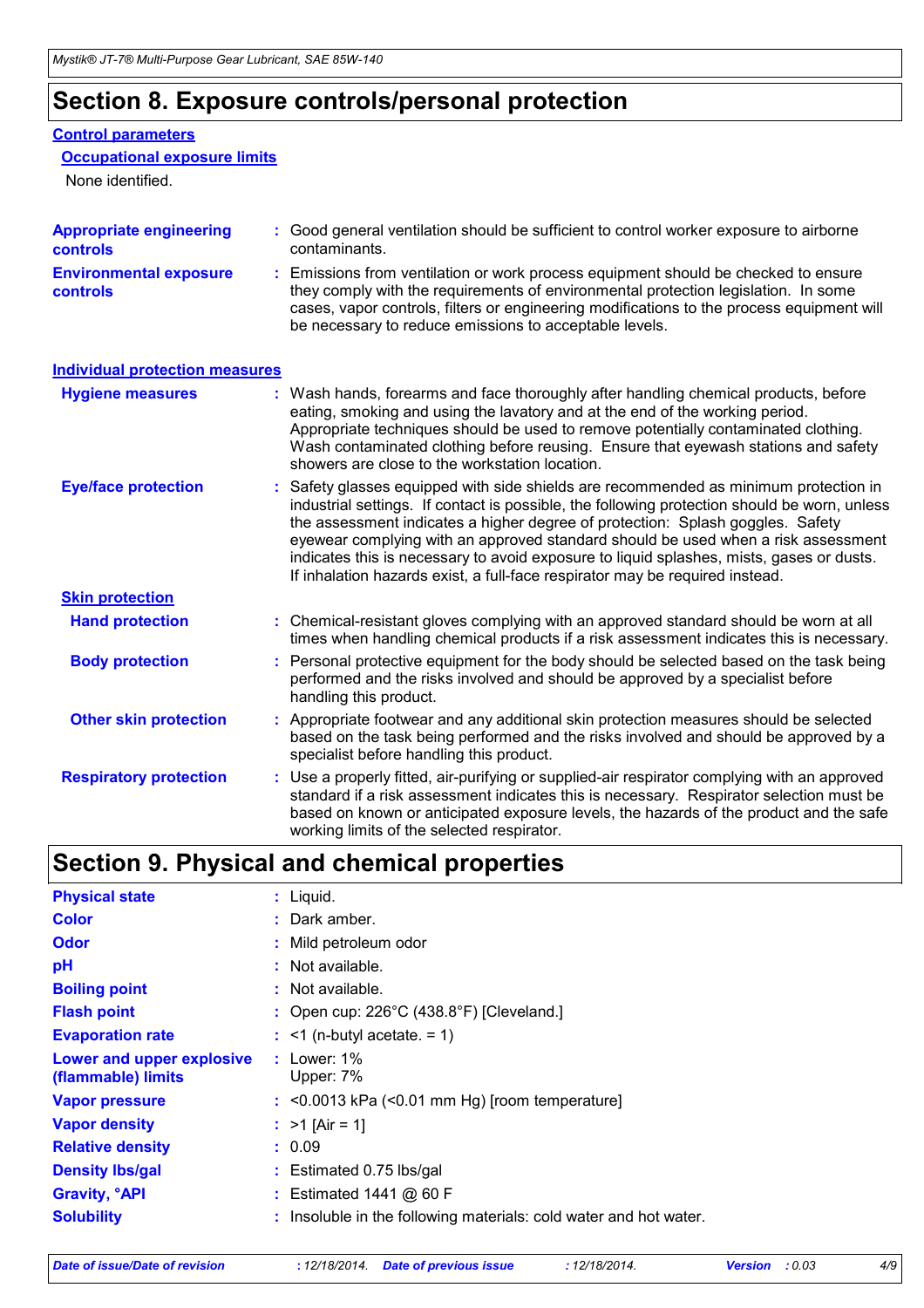### **Section 9. Physical and chemical properties**

**Viscosity** : Kinematic (40°C (104°F)): 3.46 cm<sup>2</sup>/s (346 cSt)

### **Section 10. Stability and reactivity**

| <b>Reactivity</b>                                   | : Not expected to be Explosive, Self-Reactive, Self-Heating, or an Organic Peroxide<br>under US GHS Definition(s). |
|-----------------------------------------------------|--------------------------------------------------------------------------------------------------------------------|
| <b>Chemical stability</b>                           | : The product is stable.                                                                                           |
| <b>Possibility of hazardous</b><br><b>reactions</b> | : Under normal conditions of storage and use, hazardous reactions will not occur.                                  |
| <b>Conditions to avoid</b>                          | : No specific data.                                                                                                |
| <b>Incompatible materials</b>                       | : No specific data.                                                                                                |
| <b>Hazardous decomposition</b><br>products          | : Under normal conditions of storage and use, hazardous decomposition products should<br>not be produced.          |

### **Section 11. Toxicological information**

| <b>Information on toxicological effects</b>             |                                                                                                                                                                                                                                                                                                                                                                                                                                                                                                                                                                                                                                                                                                                                                                                                                                                                                                                                                                                                                                                                                                                                                                                                                                                                                   |
|---------------------------------------------------------|-----------------------------------------------------------------------------------------------------------------------------------------------------------------------------------------------------------------------------------------------------------------------------------------------------------------------------------------------------------------------------------------------------------------------------------------------------------------------------------------------------------------------------------------------------------------------------------------------------------------------------------------------------------------------------------------------------------------------------------------------------------------------------------------------------------------------------------------------------------------------------------------------------------------------------------------------------------------------------------------------------------------------------------------------------------------------------------------------------------------------------------------------------------------------------------------------------------------------------------------------------------------------------------|
| <b>Acute toxicity</b>                                   |                                                                                                                                                                                                                                                                                                                                                                                                                                                                                                                                                                                                                                                                                                                                                                                                                                                                                                                                                                                                                                                                                                                                                                                                                                                                                   |
| <b>Conclusion/Summary</b>                               | : Distillates (petroleum), hydrotreated heavy paraffinic: Mineral oil mists derived from<br>highly refined oils are reported to have low acute and sub-acute toxicities in animals.<br>Effects from single and short-term repeated exposures to high concentrations of mineral<br>oil mists well above applicable workplace exposure levels include lung inflammatory<br>reaction, lipoid granuloma formation and lipoid pneumonia. In acute and sub-acute<br>studies involving exposures to lower concentrations of mineral oil mists at or near<br>current work place exposure levels produced no significant toxicological effects.<br>Distillates (petroleum), solvent-refined heavy paraffinic: Mineral oil mists derived<br>from highly refined oils are reported to have low acute and sub-acute toxicities in<br>animals. Effects from single and short-term repeated exposures to high concentrations<br>of mineral oil mists well above applicable workplace exposure levels include lung<br>inflammatory reaction, lipoid granuloma formation and lipoid pneumonia. In acute and<br>sub-acute studies involving exposures to lower concentrations of mineral oil mists at or<br>near current work place exposure levels produced no significant toxicological effects. |
| <b>Irritation/Corrosion</b>                             |                                                                                                                                                                                                                                                                                                                                                                                                                                                                                                                                                                                                                                                                                                                                                                                                                                                                                                                                                                                                                                                                                                                                                                                                                                                                                   |
| <b>Skin</b>                                             | : No additional information.                                                                                                                                                                                                                                                                                                                                                                                                                                                                                                                                                                                                                                                                                                                                                                                                                                                                                                                                                                                                                                                                                                                                                                                                                                                      |
| <b>Eyes</b>                                             | : No additional information.                                                                                                                                                                                                                                                                                                                                                                                                                                                                                                                                                                                                                                                                                                                                                                                                                                                                                                                                                                                                                                                                                                                                                                                                                                                      |
| <b>Respiratory</b>                                      | : No additional information.                                                                                                                                                                                                                                                                                                                                                                                                                                                                                                                                                                                                                                                                                                                                                                                                                                                                                                                                                                                                                                                                                                                                                                                                                                                      |
| <b>Sensitization</b>                                    |                                                                                                                                                                                                                                                                                                                                                                                                                                                                                                                                                                                                                                                                                                                                                                                                                                                                                                                                                                                                                                                                                                                                                                                                                                                                                   |
| <b>Skin</b>                                             | : No additional information.                                                                                                                                                                                                                                                                                                                                                                                                                                                                                                                                                                                                                                                                                                                                                                                                                                                                                                                                                                                                                                                                                                                                                                                                                                                      |
| <b>Respiratory</b>                                      | : No additional information.                                                                                                                                                                                                                                                                                                                                                                                                                                                                                                                                                                                                                                                                                                                                                                                                                                                                                                                                                                                                                                                                                                                                                                                                                                                      |
| <b>Mutagenicity</b>                                     |                                                                                                                                                                                                                                                                                                                                                                                                                                                                                                                                                                                                                                                                                                                                                                                                                                                                                                                                                                                                                                                                                                                                                                                                                                                                                   |
| <b>Conclusion/Summary</b>                               | : No additional information.                                                                                                                                                                                                                                                                                                                                                                                                                                                                                                                                                                                                                                                                                                                                                                                                                                                                                                                                                                                                                                                                                                                                                                                                                                                      |
| <b>Carcinogenicity</b>                                  |                                                                                                                                                                                                                                                                                                                                                                                                                                                                                                                                                                                                                                                                                                                                                                                                                                                                                                                                                                                                                                                                                                                                                                                                                                                                                   |
| <b>Conclusion/Summary</b>                               | : Distillates (petroleum), solvent-refined heavy paraffinic: In long term studies (up to<br>two years) no carcinogenic effects have been reported in any animal species tested.                                                                                                                                                                                                                                                                                                                                                                                                                                                                                                                                                                                                                                                                                                                                                                                                                                                                                                                                                                                                                                                                                                   |
| <b>Reproductive toxicity</b>                            |                                                                                                                                                                                                                                                                                                                                                                                                                                                                                                                                                                                                                                                                                                                                                                                                                                                                                                                                                                                                                                                                                                                                                                                                                                                                                   |
| <b>Conclusion/Summary</b>                               | : No additional information.                                                                                                                                                                                                                                                                                                                                                                                                                                                                                                                                                                                                                                                                                                                                                                                                                                                                                                                                                                                                                                                                                                                                                                                                                                                      |
| <b>Teratogenicity</b>                                   |                                                                                                                                                                                                                                                                                                                                                                                                                                                                                                                                                                                                                                                                                                                                                                                                                                                                                                                                                                                                                                                                                                                                                                                                                                                                                   |
| <b>Conclusion/Summary</b>                               | : No additional information.                                                                                                                                                                                                                                                                                                                                                                                                                                                                                                                                                                                                                                                                                                                                                                                                                                                                                                                                                                                                                                                                                                                                                                                                                                                      |
| <b>Specific target organ toxicity (single exposure)</b> |                                                                                                                                                                                                                                                                                                                                                                                                                                                                                                                                                                                                                                                                                                                                                                                                                                                                                                                                                                                                                                                                                                                                                                                                                                                                                   |
| <b>Date of issue/Date of revision</b>                   | : 12/18/2014. Date of previous issue<br>: 12/18/2014.<br>5/9<br><b>Version</b><br>: 0.03                                                                                                                                                                                                                                                                                                                                                                                                                                                                                                                                                                                                                                                                                                                                                                                                                                                                                                                                                                                                                                                                                                                                                                                          |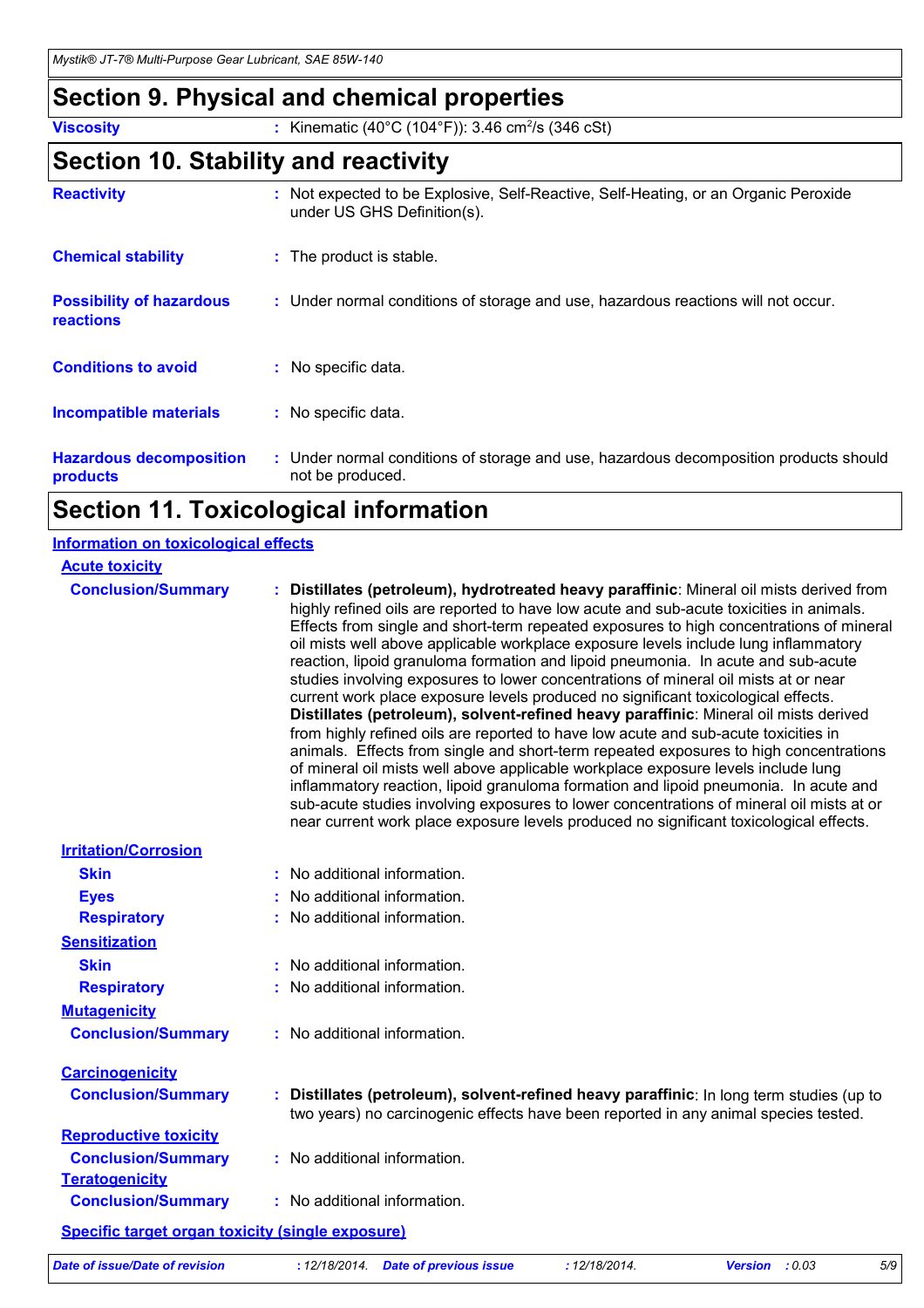## **Section 11. Toxicological information**

Not available.

#### **Specific target organ toxicity (repeated exposure)**

Not available.

#### **Aspiration hazard**

Not available.

| <b>Information on the likely</b><br>routes of exposure | : Routes of entry anticipated: Dermal.                                              |
|--------------------------------------------------------|-------------------------------------------------------------------------------------|
| <b>Potential acute health effects</b>                  |                                                                                     |
| <b>Eye contact</b>                                     | : No known significant effects or critical hazards.                                 |
| <b>Inhalation</b>                                      | No known significant effects or critical hazards.                                   |
| <b>Skin contact</b>                                    | No known significant effects or critical hazards.                                   |
| <b>Ingestion</b>                                       | : No known significant effects or critical hazards.                                 |
|                                                        | <b>Symptoms related to the physical, chemical and toxicological characteristics</b> |
| <b>Eye contact</b>                                     | : No specific data.                                                                 |
| <b>Inhalation</b>                                      | : No specific data.                                                                 |
| <b>Skin contact</b>                                    | : No specific data.                                                                 |
| <b>Ingestion</b>                                       | : No specific data.                                                                 |
| <b>Potential chronic health effects</b>                |                                                                                     |
| <b>General</b>                                         | : No known significant effects or critical hazards.                                 |
| <b>Carcinogenicity</b>                                 | : No known significant effects or critical hazards.                                 |
| <b>Mutagenicity</b>                                    | No known significant effects or critical hazards.                                   |
| <b>Teratogenicity</b>                                  | No known significant effects or critical hazards.                                   |
| <b>Developmental effects</b>                           | : No known significant effects or critical hazards.                                 |
| <b>Fertility effects</b>                               | : No known significant effects or critical hazards.                                 |

### **Section 12. Ecological information**

| <b>Toxicity</b>                                         |                                                     |
|---------------------------------------------------------|-----------------------------------------------------|
| <b>Conclusion/Summary</b>                               | : Not available.                                    |
| <b>Persistence and degradability</b>                    |                                                     |
| <b>Conclusion/Summary</b>                               | : Not available.                                    |
| <b>Bioaccumulative potential</b>                        |                                                     |
| Not available.                                          |                                                     |
| <b>Mobility in soil</b>                                 |                                                     |
| <b>Soil/water partition</b><br><b>coefficient (Koc)</b> | $:$ Not available.                                  |
| <b>Other adverse effects</b>                            | : No known significant effects or critical hazards. |

*Date of issue/Date of revision* **:** *12/18/2014. Date of previous issue : 12/18/2014. Version : 0.03 6/9*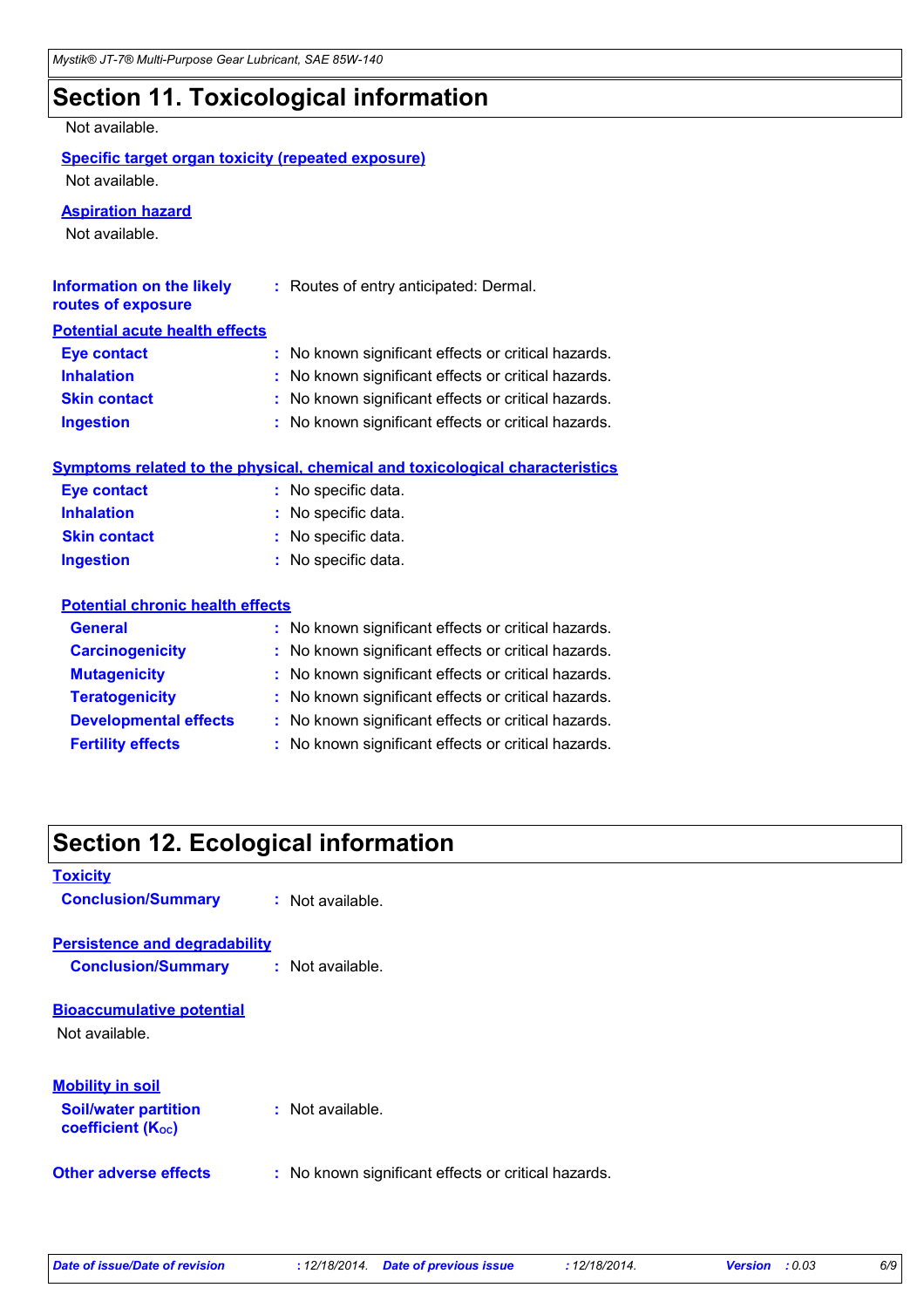### **Section 13. Disposal considerations**

#### The generation of waste should be avoided or minimized wherever possible. Disposal of this product, solutions and any by-products should at all times comply with the requirements of environmental protection and waste disposal legislation and any regional local authority requirements. Dispose of surplus and non-recyclable products via a licensed waste disposal contractor. Waste should not be disposed of untreated to the sewer unless fully compliant with the requirements of all authorities with jurisdiction. Waste packaging should be recycled. This material and its container must be disposed of in a safe way. Empty containers or liners may retain some product residues. Avoid dispersal of spilled material and runoff and contact with soil, waterways, drains and sewers. **Disposal methods :**

### **Section 14. Transport information**

|                                         | <b>DOT</b><br><b>Classification</b> | <b>TDG</b><br><b>Classification</b> | <b>Mexico</b><br><b>Classification</b> | <b>ADR/RID</b> | <b>IMDG</b>    | <b>IATA</b>    |
|-----------------------------------------|-------------------------------------|-------------------------------------|----------------------------------------|----------------|----------------|----------------|
| <b>UN number</b>                        | Not regulated.                      | Not regulated.                      | Not available.                         | Not available. | Not regulated. | Not regulated. |
| <b>UN proper</b><br>shipping name       |                                     |                                     | Not available.                         | Not available. |                |                |
| <b>Transport</b><br>hazard class(es)    |                                     |                                     | Not available.                         | Not available. |                |                |
| <b>Packing group</b>                    |                                     |                                     |                                        |                |                |                |
| <b>Environmental</b><br><b>hazards</b>  | ∣No.                                | No.                                 | No.                                    | No.            | No.            | No.            |
| <b>Additional</b><br><b>information</b> |                                     |                                     |                                        |                |                |                |
|                                         |                                     |                                     |                                        |                |                |                |

**Special precautions for user Transport within user's premises:** always transport in closed containers that are **:** upright and secure. Ensure that persons transporting the product know what to do in the event of an accident or spillage.

**Transport in bulk according :** Not available. **to Annex II of MARPOL 73/78 and the IBC Code**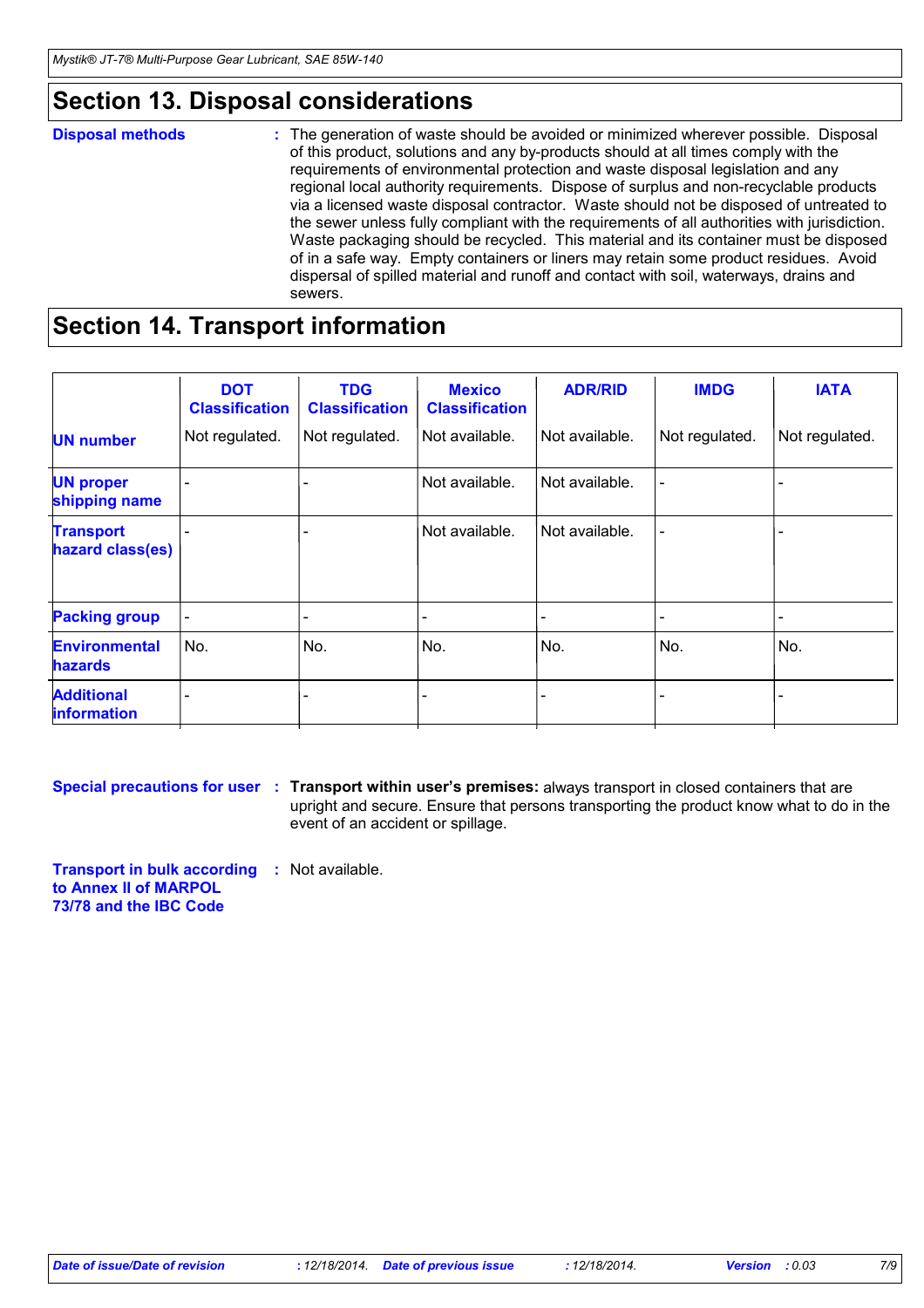### **Section 14. Transport information**

### **Section 15. Regulatory information**

**U.S. Federal regulations : United States inventory (TSCA 8b)**: All components are listed or exempted.

**Clean Water Act (CWA) 311**: propylene oxide; Phosphoric acid This material is classified as an oil under Section 311 of the Clean Water Act (CWA) and the Oil Pollution Act of 1990 (OPA). Discharges or spills which produce a visible sheen on waters of the United States, their adjoining shorelines, or into conduits leading to surface waters must be reported to the EPA's National Response Center at (800) 424-8802.

#### **SARA 302/304**

#### **Composition/information on ingredients**

|                                   |                    |              | <b>SARA 302 TPQ</b> |           | <b>SARA 304 RQ</b> |                                  |  |
|-----------------------------------|--------------------|--------------|---------------------|-----------|--------------------|----------------------------------|--|
| <b>Name</b>                       | 70                 | <b>EHS</b>   | (lbs)               | (gallons) | (lbs)              | (gallons)                        |  |
| ethylene oxide<br>propylene oxide | < 0.001<br>< 0.001 | Yes.<br>Yes. | 1000<br>10000       | 1444.3    | 10<br>100          | $\overline{\phantom{0}}$<br>14.4 |  |

**SARA 304 RQ :** 1430799.4 lbs / 649582.9 kg [1906685 gal / 7217588 L]

#### **SARA 311/312**

**Classification :** Not applicable.

**Composition/information on ingredients**

#### **State regulations**

| <b>Massachusetts</b> | : None of the components are listed. |
|----------------------|--------------------------------------|
| <b>New York</b>      | : None of the components are listed. |
| <b>New Jersey</b>    | : None of the components are listed. |
| <b>Pennsylvania</b>  | : None of the components are listed. |

#### **California Prop. 65**

**WARNING:** This product contains less than 0.1% of a chemical known to the State of California to cause cancer. **WARNING:** This product contains less than 1% of a chemical known to the State of California to cause birth defects or other reproductive harm.

| Ingredient name | $\frac{9}{6}$ | ∣Cancer | <b>Reproductive</b> | No significant risk<br><b>level</b> | <b>Maximum</b><br>acceptable dosage<br><b>level</b> |
|-----------------|---------------|---------|---------------------|-------------------------------------|-----------------------------------------------------|
| ethyl acrylate  | < 0.01        | Yes.    | No.                 | No.                                 | No.                                                 |
| ethylene oxide  | < 0.001       | Yes.    | Yes.                | Yes.                                | Yes.                                                |
| 1,4-dioxane     | < 0.001       | Yes.    | No.                 | Yes.                                | No.                                                 |
| propylene oxide | < 0.001       | Yes.    | No.                 | IN <sub>o</sub>                     | No.                                                 |

#### **International regulations**

| <b>International lists</b>     | : Australia inventory (AICS): Not determined.<br>China inventory (IECSC): Not determined.<br>Japan inventory: Not determined.<br>Korea inventory: Not determined.<br>Malaysia Inventory (EHS Register): Not determined.<br>New Zealand Inventory of Chemicals (NZIoC): Not determined.<br>Philippines inventory (PICCS): Not determined.<br>Taiwan inventory (CSNN): Not determined. |               |                       |     |  |  |  |  |
|--------------------------------|--------------------------------------------------------------------------------------------------------------------------------------------------------------------------------------------------------------------------------------------------------------------------------------------------------------------------------------------------------------------------------------|---------------|-----------------------|-----|--|--|--|--|
| <b>EU Inventory</b>            | : Not determined.                                                                                                                                                                                                                                                                                                                                                                    |               |                       |     |  |  |  |  |
| <b>Canada</b>                  |                                                                                                                                                                                                                                                                                                                                                                                      |               |                       |     |  |  |  |  |
| <b>Canada inventory</b>        | : All components are listed or exempted.                                                                                                                                                                                                                                                                                                                                             |               |                       |     |  |  |  |  |
| Date of issue/Date of revision | : 12/18/2014. Date of previous issue                                                                                                                                                                                                                                                                                                                                                 | : 12/18/2014. | <b>Version</b> : 0.03 | 8/9 |  |  |  |  |